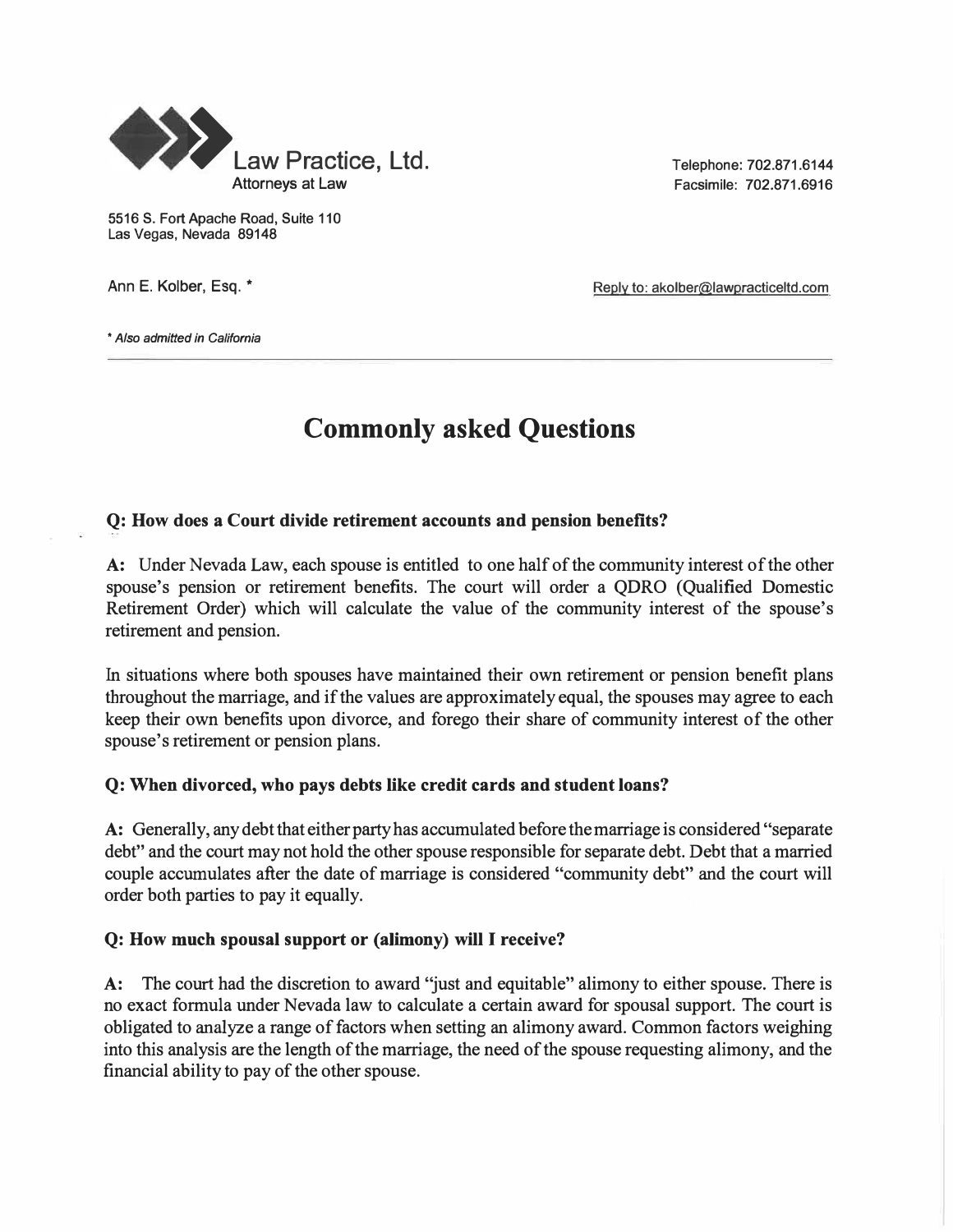#### **Q: How much will a divorce cost?**

A: The cost of your divorce is highly dependent on the complexity of your case. The best way to determine and estimated range of fees is to schedule a consultation with an attorney.

At the consultation, be prepared to discuss past events leading up to the divorce, as well as concerns and goals for the representation. After assessing your case, the attorney will help you complete a litigation budget. The budget helps prepare for the cost of your divorce action. Keep in mind that the cheapest is not always the best and you often get what you pay for.

### **Q: Can I have my attorney's fees reimbursed by my ex-spouse?**

A: There are several laws and Nevada statutes which authorize judges to award attorney's fees to either party. These awards can be granted during or at the completion of the trial. Whether you are eligible for fees will depend of the details of your case.

### **Q:** If **asked to move out, should** I **move, and will** I **lose the right to see my children?**

A: Whether you should move out of your residence depends on a number of factors, some of which includes your finances, and whether you feel its necessary to preserve your safety. If you choose to move this should not have any impact on your right to see your child(ren).

Unless your moving was due to a domestic violence situation, your decision to move should play a minimal role in the ultimate custody or visitation decision of the court. If you decide to make certain that you continue visitation with the child(ren), moving out and not visiting with your child(ren) may have a impact on your future visitation rights. A parent cannot deny your visitation with the child(ren) simply because you move out.

### **Q: My spouse was unfaithful. Will this have an effect on child custody?**

**A:** Nevada is a no fault state and unless a parent's extra-marital relationship or life style is dangerous, or negatively impacts the child's well-being, an affair is typically irrelevant when deciding custody.

### **Q: How does the Court decide child custody?**

A: Parents are mandated to attend mediation to negotiate a parenting plan which should specify in detail how the parents will share their time with the child(ren) and their responsibilities of raising the children. If you and your spouse cannot agree on the physical custody arrangement of your child(ren), the judge will make the final determination.

In determining custody of minor child(ren) the sole consideration of the court is the ''best interest of the child" and starts at "joint" physical and legal custody. The underlying goal of this policy is to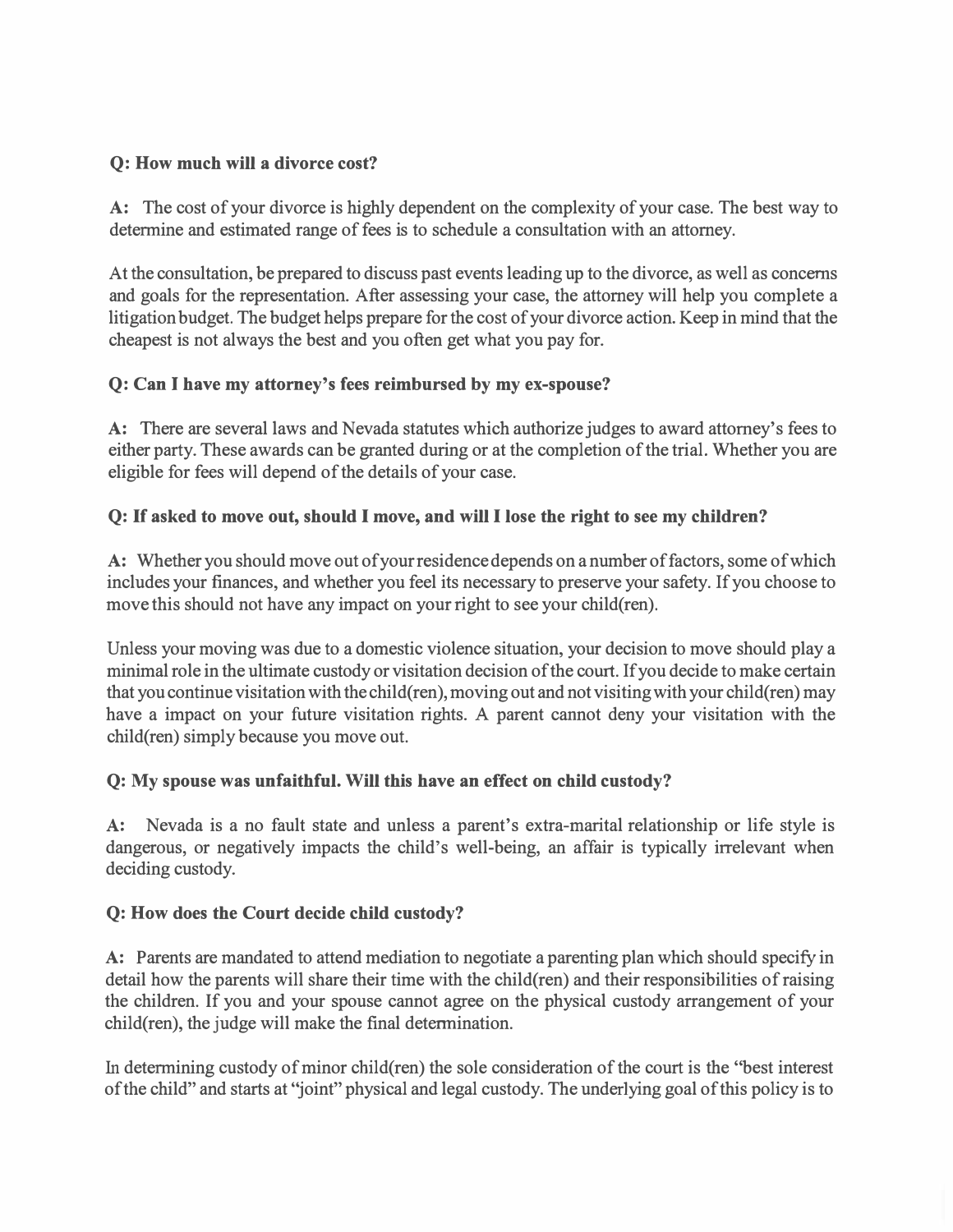encourage both parents to continue to equally share the rights and responsibilities of child rearing. In cases where a joint physical arrangement of the child(ren) is not possible, the court will make a decision on who will have primary physical custody of the child(ren).

#### **Q: Can I relocate with my child out of Nevada?**

A: A parent may relocate outside of Nevada with the minor child(ren) if he or she obtains written consent from the other parent. If the other parent refuses to give consent, then the parent must petition the court for permission to move.

Moving with the child(ren) without obtaining either written consent from the other parent or permission fromthe courtwill havegrave consequences on the custody ofyour child(ren). The other parent may file kidnapping charges and you may be ordered by the courts to return the child(ren) to Nevada.

#### **Q: Is it true whichever spouse makes more money usually gets custody?**

A: Custody is mainly based upon the best interest of the child(ren). The inability of a party to keep a job may relate to a parent's stability, but ifthe parent is able to adequately provide for the child, the income will typically be a non-factor in the courts' final decision.

#### **Q: How do I collect unpaid child support?**

**A:** There are two ways to collect unpaid child support owed to you; 1) You may open a case with the District Attorney's (DA) office or 2) You may file a motion in Family Court. The court will reduce the unpaid child support amount to a judgment against the obligor, upon which you can start collection proceedings.

The DA's office is the official enforcement agency for collecting unpaid child support payments and will take actions to calculate the amount owed, find the obliger, request payment and forward a wage garnishment order to the obliger's employer, intercept the obliger'sincome tax refund, levy his/her bank accounts if necessary, or even confiscate the obligor's driver's license as a result of significant non-payment for child support arrears.

#### **Q: Can I or the children stay on my ex-spouse's health insurance plan?**

A: In most instances an employer will allow the child(ren) to stay on company insurance plan but will only allow the ex-spouse to stay enrolled using COBRA. COBRA laws provide an exspouse certain rights with regards to health coverage. Check with employers Human Resources department for more information regarding your COBRA rights.

If there are minor child(ren), a judge may not grant a decree of divorce without provisions in the decree clarifying who is to cover the medical expenses for the minor child(ren). In the absence of extraordinary circumstances, parents typically equally divide medical expenses for the minor child(ren).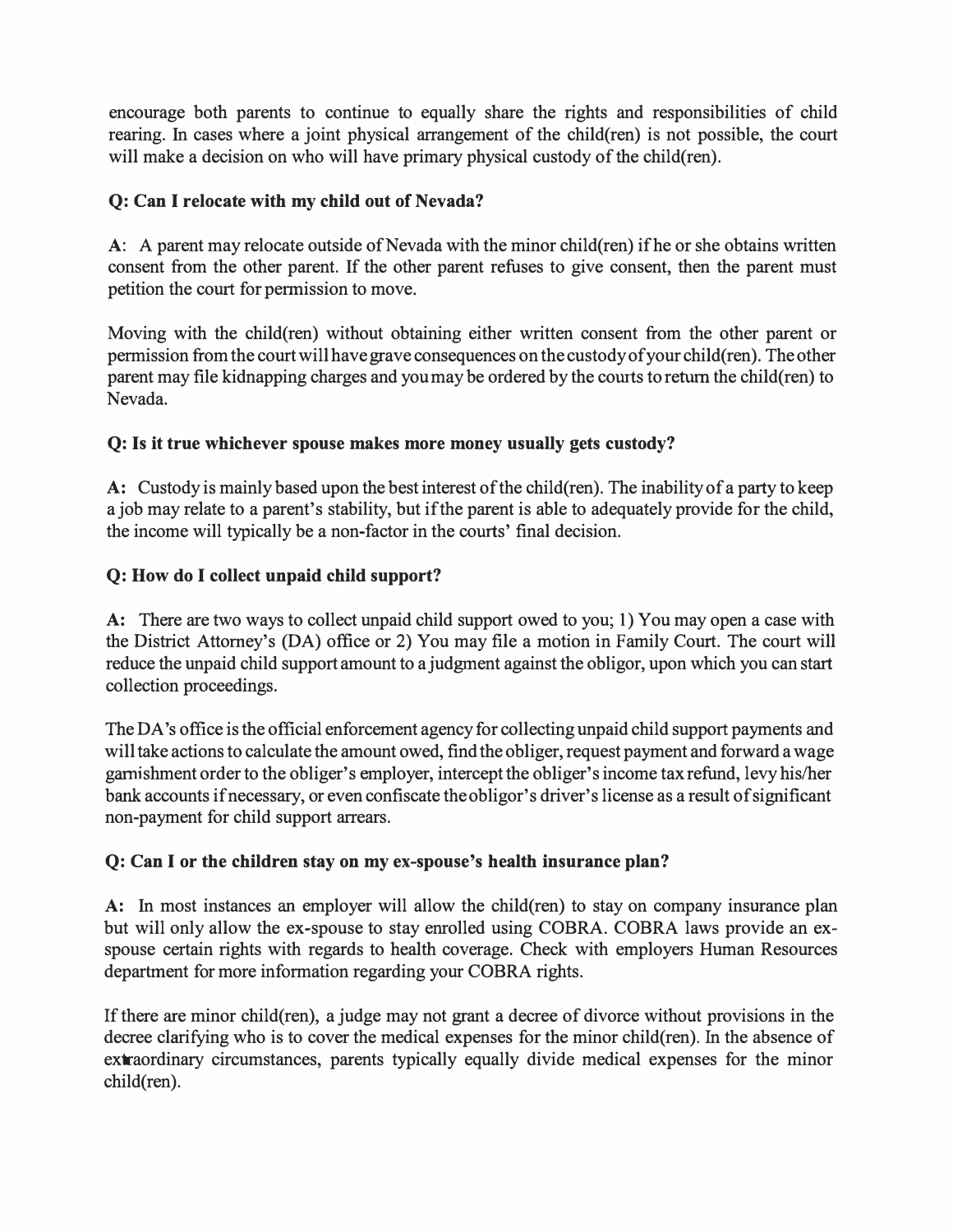#### **Q: Can I make my spouse move out of the house before the divorce is fmal?**

**A:** If you experience any kind of abuse or domestic violence from your spouse, or if you believe that you are in imminent danger, you should take appropriate steps to protect yourself and obtain a restraining order against your spouse as soon as possible. If such restraining order is approved by the court, your spouse would not be allowed to reside in the residence.

In absence of domestic violence or abuse, and if both spouses own the marital residence or if the spouses are jointly responsible for the payment on a lease, the court may grant a request for exclusive possession of the marital residence before the divorce is final.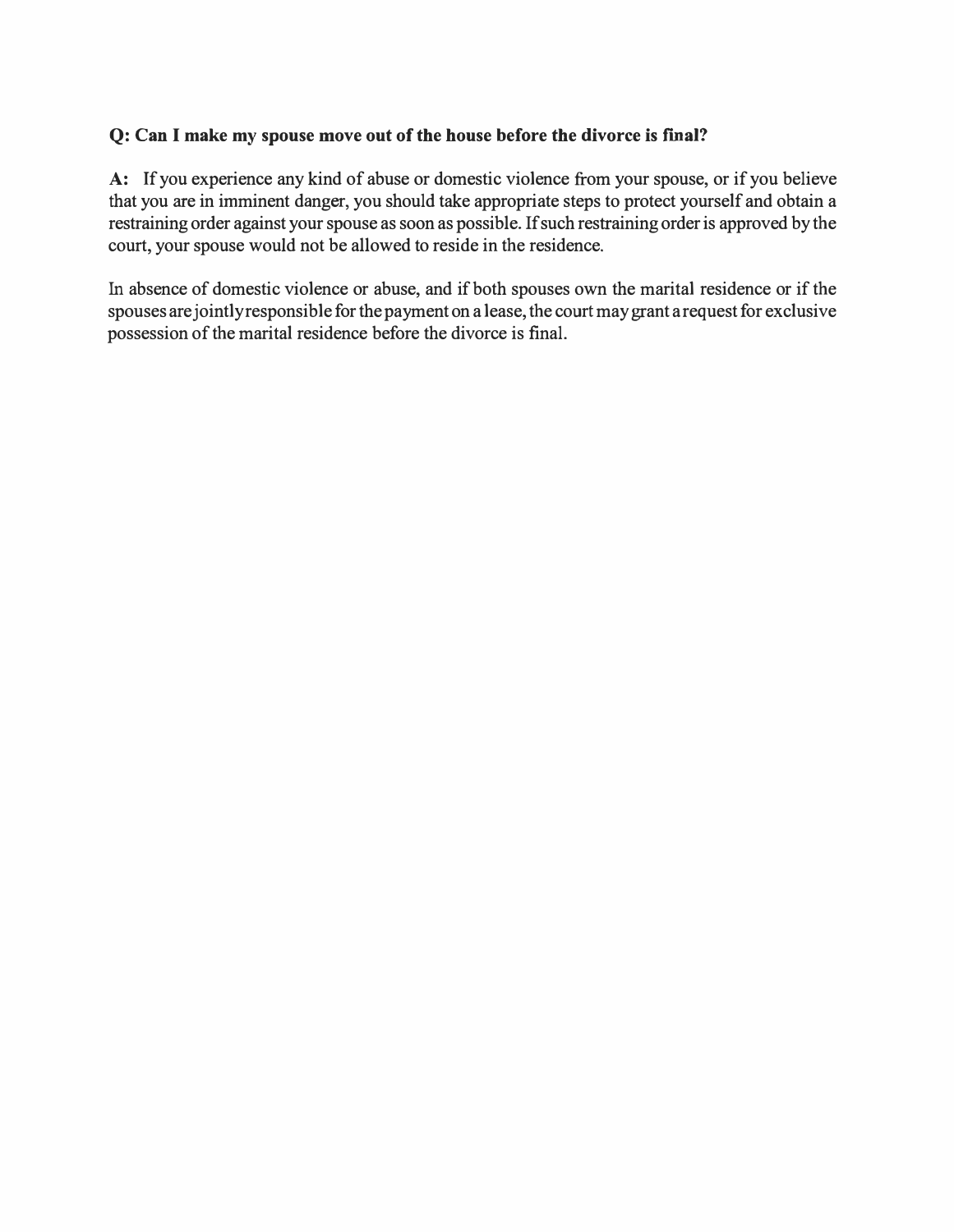## **Spousal Support**

Nevada Courts are authorized to award spousal support ( often referred to as payments; such as monthly payments) to either spouse. The amount of spousal support, if any, may be a lump sum or periodic for a specified time frame. The court has been given great latitude and discretion in determining a just and equitable amount.

The basis or grounds for which Nevada Courts have ruled in favor of alimony and the amount of alimony have been extremely situational and varies from case to case. Each judge uses their own discretion after analyzing the need of the person requesting the award against the ability of the other spouse to pay. Your Financial Disclosure Form (FDF) filed with the court will be one of the main document that the judge reviews in spousal support arguments.

Some of the factors a judge may consider in awarding spousal support:

- Duration of the marriage
- The income and earning ability of each spouse
- The current financial condition of each spouse
- Whether a spouse has obtained greater job skills or education during the marriage
- Whether either spouse has become disabled during the marriage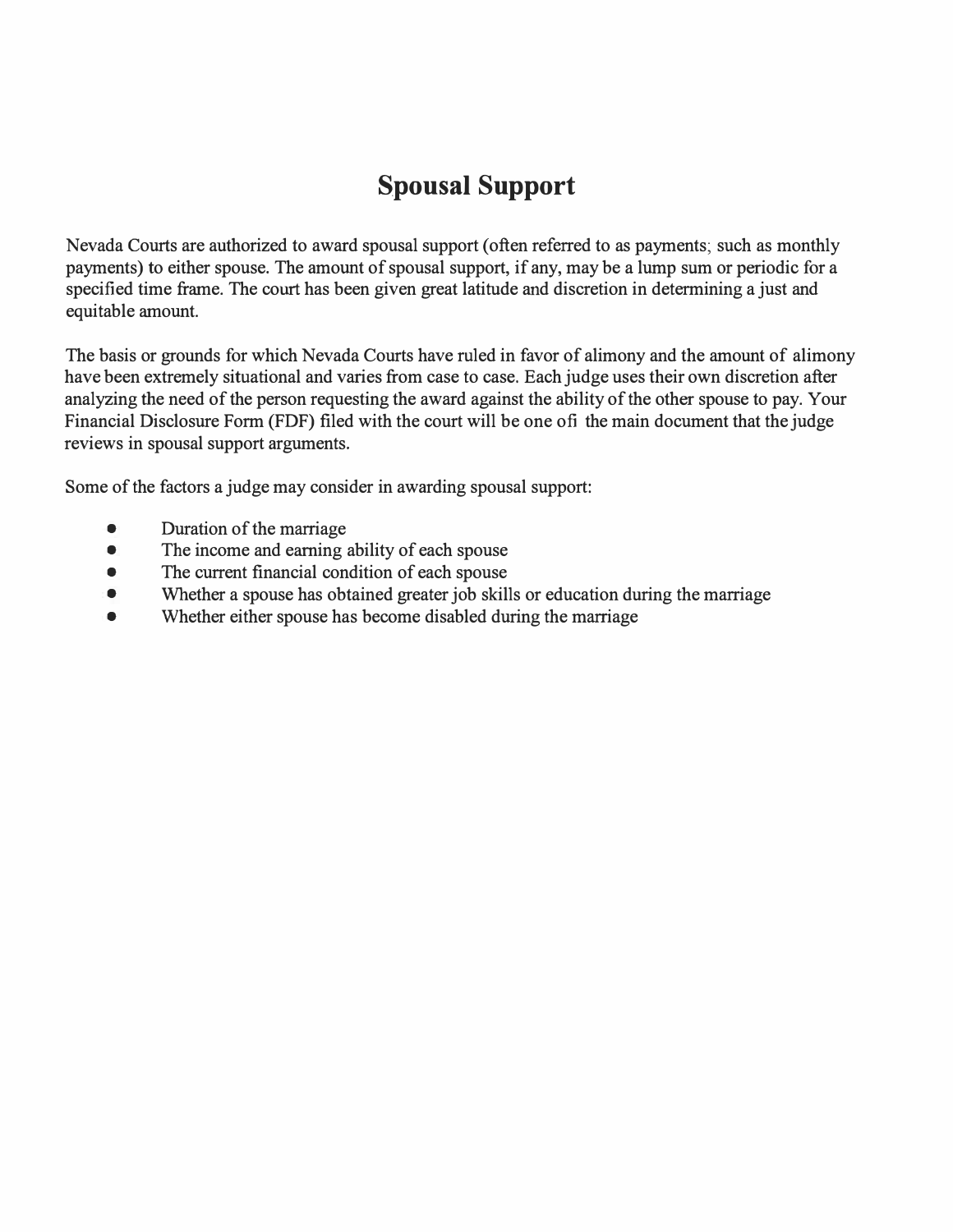## **Property & Debt**

The major distinction when dividing property is determining "community property'' and "separate property." Community Property is generally defined as all of the property acquired after marriage by either husband or wife, or both. Separate Property is property owned before marriage or that was acquired afterwards by gift, descent, or an award of personal injury damages.

The community shall receive a fair share of the profits from any business owned during a marriage. If a spouse owned a business, the growth of profits of the business during the marriage shall be considered community property. It should be noted that retirement accounts like a 401 (k), IRA or pension are considered community property to the extent contributions were made during the marriage,

When all property has been classified as "Community Property" or "Separate Property" the Court will generally award each party 100% of their separate property and 50% of community property.

Nevada Courts have established that the labor and skills of a spouse are considered to be a community asset and that income generated during the marriage from such labor and skill is considered community property.

Additionally, debts incurred during the marriage are generally considered to be community debts, with each spouse responsible for one-half. This may be true even if the debt is only in on party's name.